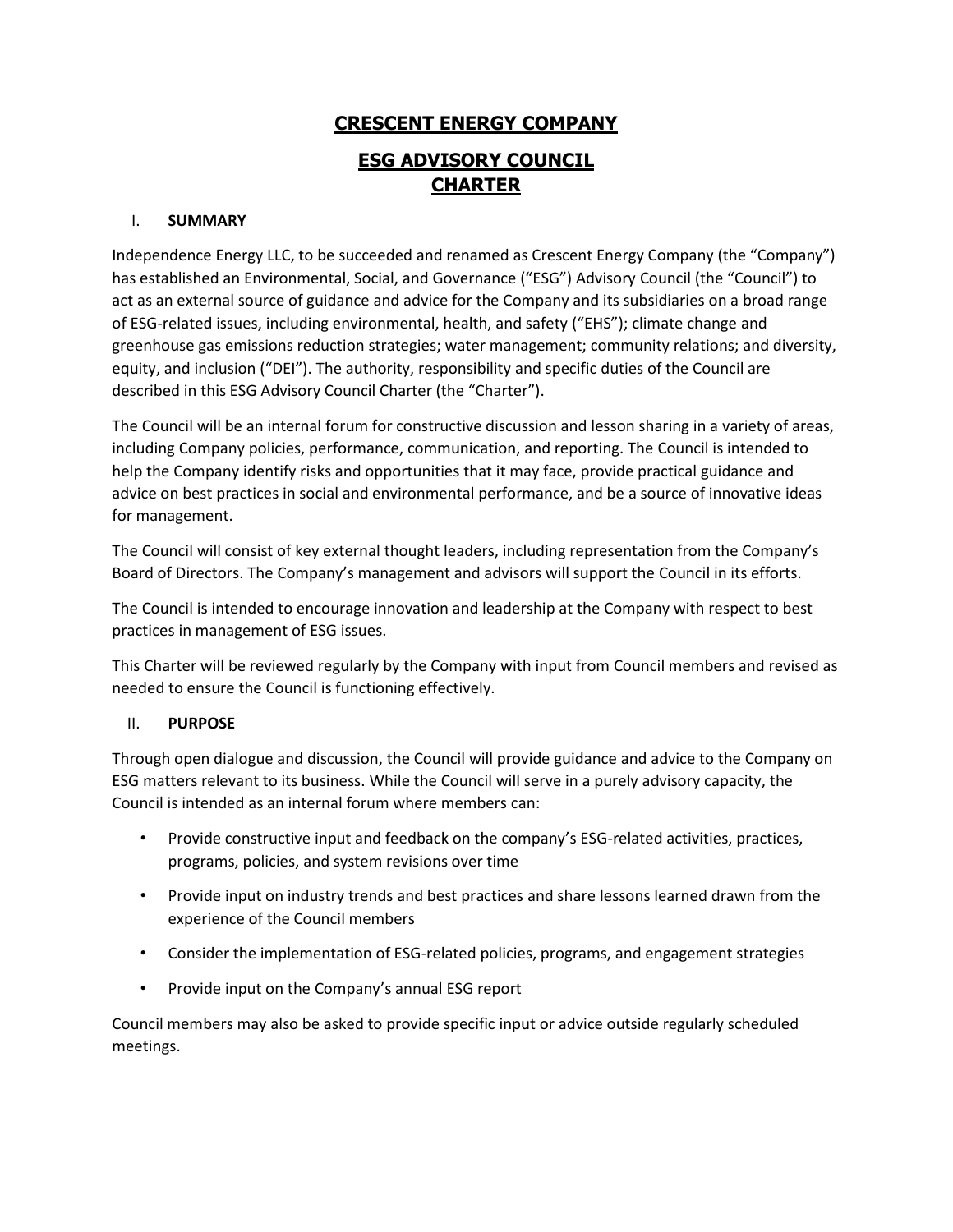#### III. **STRUCTURE AND OPERATIONS**

#### Number and Criteria

The Council will consist of three to six members, including independent external members and a representative of the Board of Directors of the Company. While members will be chosen to reflect a cross-section of key stakeholder groups, they will participate and provide advice in an individual capacity, rather than on behalf of any organization or stakeholder group. Council members will be chosen based on the following criteria:

- Willingness to provide independent, constructive input
- Recognition and expertise in the eyes of external stakeholder groups
- Knowledge of, expertise, or an interest in the ESG challenges and opportunities faced by the U.S. oil and gas industry
- Contributing to diversity of the Council based on a cross-section of relevant stakeholder groups and necessary expertise

The Company will be responsible for selecting and inviting potential Council members.

After the Council is formed, new members may be recruited in order to fill emergent gaps in specific expertise. The Company will consider suggestions for candidates from existing Council members.

#### Chair

The Council and its meetings will be chaired by the representative of the Board of Directors of the Company (the "Chairperson"). In the absence of the Chairperson, the Council shall select another member to preside.

#### Coordination

The Company's management will coordinate Council meetings. The Company and its management will be responsible for scheduling meetings, drafting an agenda based on the Company's requirements and input from the Council Chairperson and its members, preparing Council members for each meeting, facilitating open and relevant discussions during each meeting, and preparing collective statements that summarize each meeting.

#### Prior Relationships

As knowledge of the oil and gas industry and of the Company will increase the effectiveness of the Council, some members may have prior working relationships with the Company. All prior relationships will be considered fully by the Company before inviting a potential member to join the Council. A professional profile of each Council member will appear on the Company's website. Council members will have the opportunity to approve all content before it is published on the website.

#### Term of Service

Council members will initially be asked to serve for a period of one year. At the end of the first year, the Company will review its needs and, if necessary, revise the terms of service for the Council. Council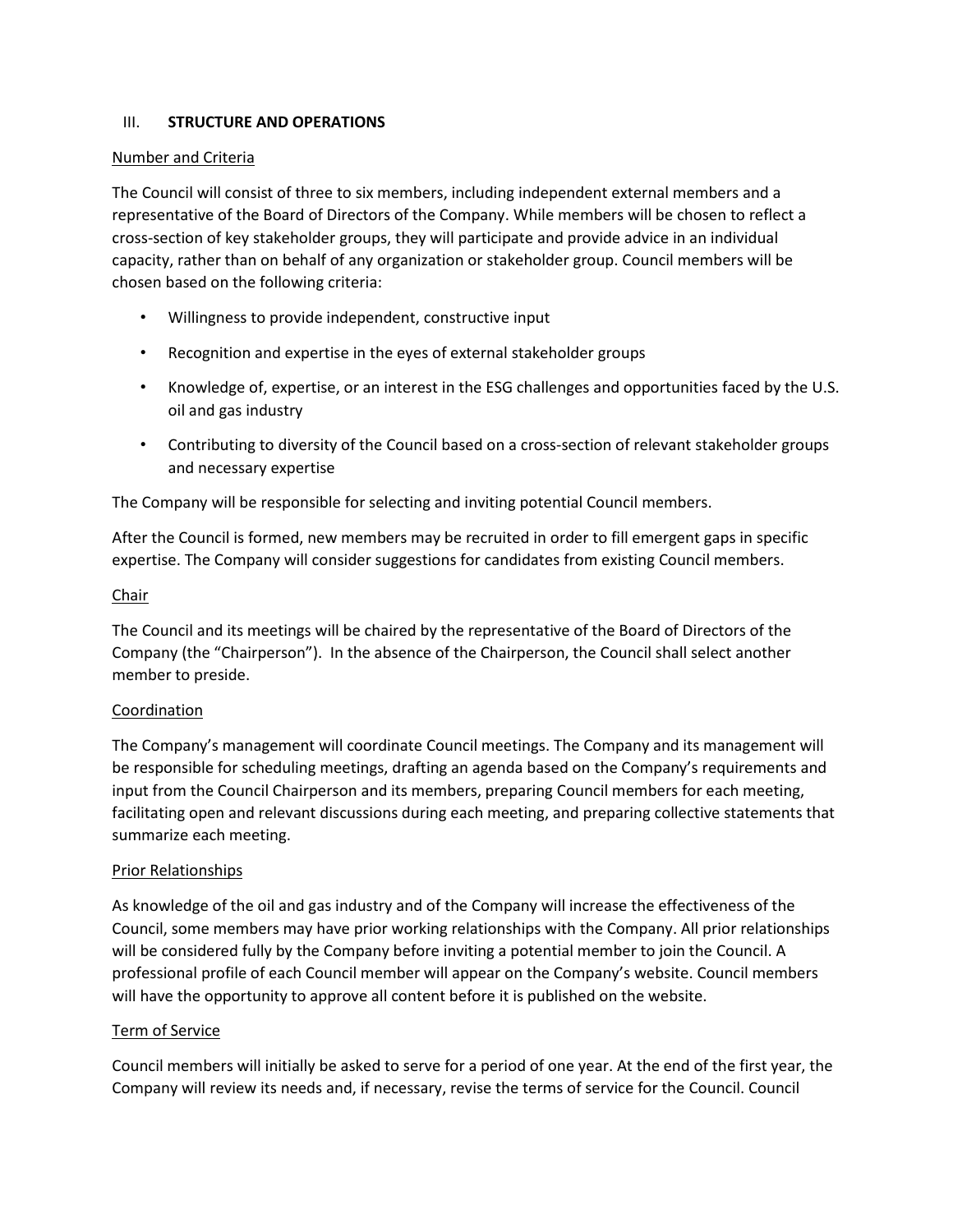members may be asked to serve additional terms and new members may be invited to join the Council at the discretion of the Company. This will enable members to develop deep knowledge of the Company's operations and provide more informed guidance, and will also ensure that new perspectives and knowledge are brought into the Council on a regular basis.

## IV. **MEETINGS**

The Council will endeavor to meet up to four times a year beginning in 2021, or as many times as believed to be in the best interest of the Council and the Company. At each meeting, representatives of the Company will provide briefings and give presentations to the Council on relevant issues they are managing. The meeting agenda will be developed to encourage dialogue and discussions and enable the Council to provide informed advice to the Company. Occasionally, Council members may be asked to provide specific input to the meeting based on their particular area of expertise.

The Company's CEO will provide final approval of the meeting agenda and attend Council meetings.

Additional personnel, including representatives of the senior management, will participate as required.

## V. **COUNCIL MEMBER COMMITMENT**

The commitment for each Council member will involve the following:

- Reasonable preparation prior to each in-person Council meeting
- Active participation in each meeting, including virtual meetings
- Time to provide individual, separate input to the Company's senior leadership on an ad hoc basis

# VI. **COMPENSATION AND EXPENSES**

In recognition of the effort required to participate in the Council, the Company will offer each Council member compensation of USD 25,000. Council members also have the option to decline their compensation or designate the entire amount to be donated to a charity of their choice.

In addition to the honorarium, all reasonable expenses incurred by a Council member in connection with the performance of his or her Council-related duties, such as travel, meals and meeting-related expenses will be reimbursed by the Company.

### VII. **THE COMPANY'S ROLE**

Although the Company will seek input from Council members on such items as the meeting agenda and Council governance, the Company may, in its sole discretion, amend this Charter in any manner, remove or add Council members and approve the agenda for each Council meeting.

Decisions on whether and how to implement the Council's advice and recommendations will remain solely the Company's responsibility, though the Company commits to fully considering all advice and recommendations from the Council.

# VIII. **CONFIDENTIALITY AND TRANSPARENCY**